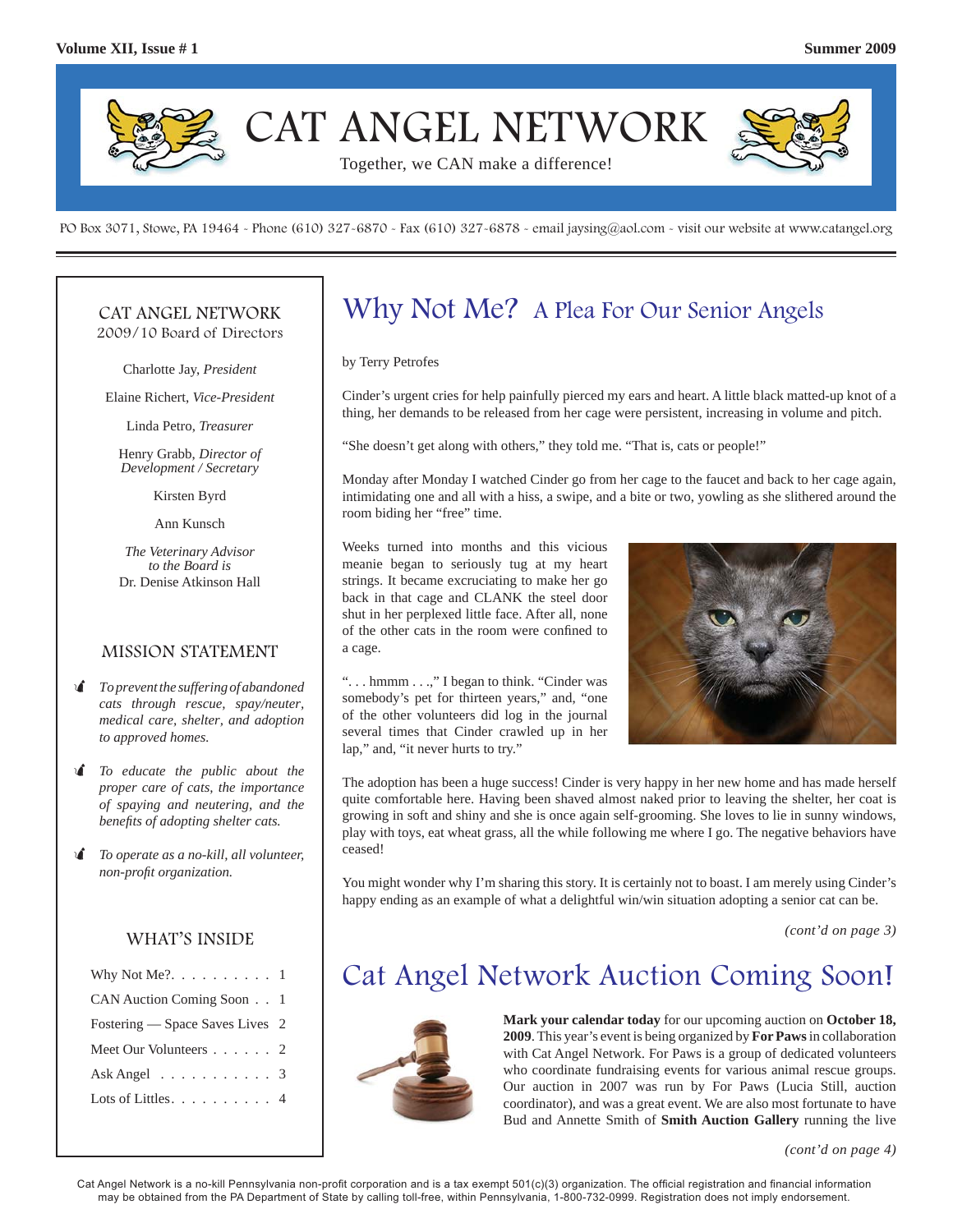#### Page 2 CAT ANGEL NETWORK

# Wanted:

# A Family for All Fosters

by Laura Schwartz

So, you've decided to foster. (CONGRATU-LATIONS and THANK YOU) and things are going well. Kittens are thriving and are ready for adoption, along with their young moms, who are all under 2 years old. You show them off at PetSmart and all the kittens are adopted within a couple of weeks. A couple of months go by and the moms are still with you, still young, still beautiful, still wonderful, and still waiting for their own forever homes.

You've just run into the wall that all rescues face: kittens are cute and will always be adopted, while older cats are often left waiting. These cats need you perhaps even more than kittens do. Without your help as a foster, where would they be? One of the most difficult challenges any rescue faces, apart from the obvious need for funds, is space.

Space, or lack of it, is always the breaking point. It's what stops any rescue from being able to take in 'just one more.' Your help as a foster enables that 'just one more' to be saved from a life on the streets or potential euthanasia at a public shelter facility. Your time spent working with that non-kitten cat, which may include light socializing to polish up manners, or extreme

socializing to turn a not-quite-feral cat into a purring house cat, is invaluable and offers cats one very special gift: time.

Time gives any cat a chance, a chance to feel loved, a chance to gain confidence, and a chance to find that forever home that has eluded them until now. Cat Angel Network's foster homes have helped cats of all ages enjoy that gift of time until that forever home turns up.

Many cats come to CAN at ages from 1 to 15 or more. Some of these cats have been adopted by their foster families who grew attached and couldn't bear to part with them. Still others have settled into life at our Shelter where, sometimes although not often enough, they manage to find homes when potential adopters are looking for a cat with a definitive personality, a certain look, or just that something special which appeals.

Many are still waiting. It boils the blood to hear of cats that are overlooked simply because of their age. Recently, a potential adopter had very specific criteria for the cat she wished to adopt. A cat at our Shelter, that exactly matched all of those criteria, was suggested as a possible choice. The potential adopter, upon learning that this lovely cat is 11 years old, disdained, "But she's too old!" Never mind that the potential adopter herself was in her 70s -- so many years of mutual love and affection could have been gained but will now never be known.

And sometimes there's a story that just pulls at your heartstrings. YumYum was a 20 year old cat whose owner had fallen on difficult times. YumYum was living in a situation where she was in great danger and needed to be rehomed immediately. No rescue was willing to take in a 20 year old cat with little chance of being adopted. So, an appointment was made for YumYum to be euthanized. A CAN foster learned of this situation the day before the scheduled euthanization and immediately took her in. YumYum lived for two more years in that foster home, enjoying a comfortable, happy life, giving her foster family incredible joy every single day, and died peacefully in her sleep at home at the ripe old age of 22. How do I know YumYum's story? I was her foster mom. And for all the ups and downs that fostering might entail, I'm not ready to give it up. Join me – you'll be making a huge difference in the lives of so many wonderful cats.

### Meet Our Volunteers

This is the first in an ongoing series of profiles of our volunteers. We hope you'll enjoy getting to know fellow cat lovers and that their stories will inspire you to join the ranks of our CAN angels.

KATHY JAMISON loves cats and dogs but for now the cats rule in her home. She and her husband live in West Chester and also have a home near Buffalo, NY. Cats have been a part of Kathy's life for at least 25 years. About 1 ½ years ago, Kathy became involved with CAN the way many of our volunteers do – through adoption of a CAN kitty. After Smoky passed away, followed soon by SandyPaw, Shadow was lonely and mourned his companions. Kathy asked Dr. Brenda Perkins, a CAN supporting vet, for a reference to adopt a kitty and so entered Stormy.

Kathy was impressed with CAN and when she realized that her adoption was brought about through an all volunteer organization, she decided to join the family. After filling out a Volunteer Application, she was contacted and trained to become a "Greeter." She can be found many Saturdays and Sundays volunteering at our weekend adoptathons at the Downingtown PetSmart. Recently, Kathy has trained with the Adoption Team to "send kitties to their new home", a job she finds very rewarding. She says it gives her a great sense of satisfaction to work with a family or individual through the initial

meeting with a special cat, guiding them through the adoption process and then sending the kitty to their forever home.

An Administrative Assistant at Paoli Hospital, Kathy and her husband dream of retiring to their home in New York and doing greyhound rescue. But dogs, notwithstanding, in the Jamison family the cats will always have a special place. Many of us would have a houseful of cats if we could do so practically, and Kathy is no exception. Volunteering at the PetSmart Adoption Centers is the next best thing. Kathy's husband is supportive and knows that her volunteer work with CAN is very important in her life and agrees that the kitties really need her. Recently, another CAN kitty Maia (now Smaia) was added to their family, joining 2-year-old Stormy and Shadow, a 15-year-old Russian Blue look-alike.

Kathy describes her work with CAN as therapy, a sentiment we often hear from our volunteers. You receive so much more than you give in the process of volunteering with Cat Angel Network.

If you would like to become a CAN volunteer, go to our website – www.catangel.org – and fill out a Volunteer Application, or ask a CAN volunteer at the Adoption Center at the Pottstown or Downingtown PetSmart for a paper application.

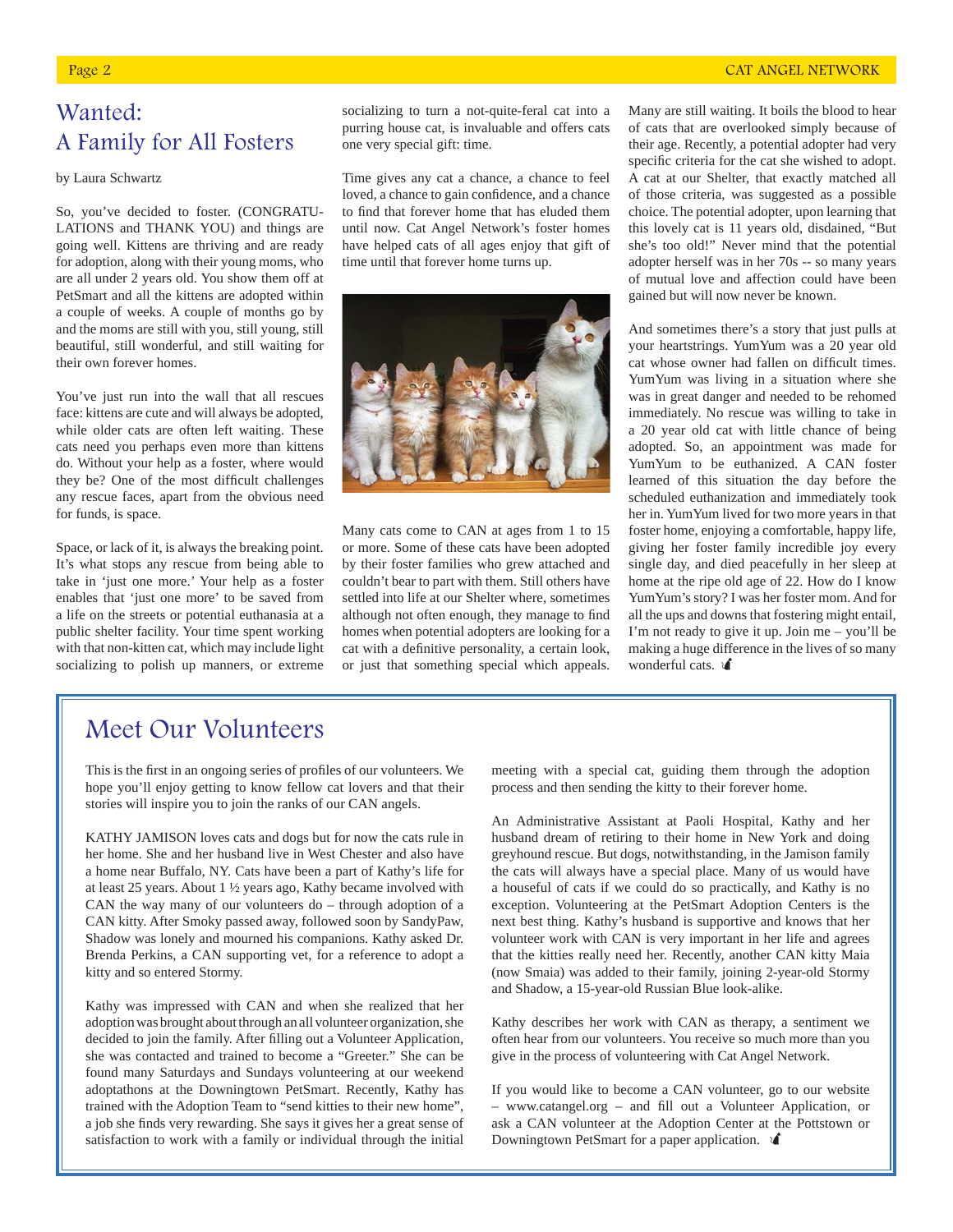# Ask "Angel" Adoptability of Senior Cats

QUESTION: I have a beautiful, loving cat that I adopted as a kitten many years ago. She is now 10 years old. The kids no longer pay any attention to her, and I am so busy with work that I'm beginning to think she would be better off in another home. She is a sweet cat and enjoys sleeping in sunny windows or sitting on laps. I think she would make an older person or couple an ideal companion. Wouldn't she be happier if I surrendered her to Cat Angel Network so she can find another home?



ANSWER: Can I tell you the honest truth, from a cat's point of view? The truth is, NO, she wouldn't be happier. The fantasy most people have is that there are many potential adopters for a friendly senior cat like theirs. They believe that their "nine-year-old-or-older" kitty will soon leave the comforts of the shelter to be taken home by a lovely retired couple who will lavish her with the time and attention she craves.

The reality for a kitty like yours is more likely to be an experience like the following. Upon entering the shelter, she'll go into a cage so she can feel safe until she acclimates. She will probably not want to come out of her carrier so it will be placed in the cage with her. Being in an unfamiliar room, approached by unfamiliar people, and surrounded everywhere by unknown cats, she'll huddle in her carrier, some

cats for days, others for weeks and even months. Most refuse food, requiring days of persistent prompting by the volunteers so they don't succumb to liver damage. The adjustment period can take months, and some, especially former "only cats," never adjust to a life surrounded by other kitties. Aggression is very common in a cat under such stress, and even the nicest cat can lash out at anyone or anything approaching the sanctity of her cage. As nice as our shelter looks to a visitor, it is a terrifying place to a cat leaving the only home she has ever known.

Once kitty adjusts, she is available for adoption. Here's where that loving older couple puts in an application for her and takes her home, right? Unfortunately, that is not likely. Although your kitty WOULD make a wonderful pet for them, they are most likely to request…. a kitten. At least 90% of the applications we receive are for the youngest kitten possible. Whether it's because adopters don't want to go through the loss of another pet too soon, or they're afraid of vet bills for an older kitty, adopters most often choose kittens, while wonderful older cats wait on the sidelines, passed over again and again.

Sometimes adopters will state that they don't want a kitten, but an "older cat." Asked specifically what they're looking for, most reply, "Oh, everybody wants kittens so I'm looking for an older cat, somewhere between one and three years -- definitely not older than five."





The sad reality is that only one or two cats that are nine years old or older get adopted from Cat Angel Network each year. Those days on which a senior kitty goes home are very, very happy days for everyone at CAN.

So, please, please, let your kitty live out her golden years in the comfort of her own home, surrounded by her family and enjoying the simple, familiar rituals that cats love so much. Believe me, she would NOT be happier having to join the ranks of the many, many homeless cats competing for too few homes. That competition leaves senior kitties at a distinct disadvantage, most living out their last years in the shelter, waiting for an adoption application that never comes. May she never be in the position that so many of us are, of watching the shelter door, praying,

*"Please, God, may the next person who comes in to adopt not say 'Too old, too big' when he looks at me."*

道道道

#### Why Not Me?

*(cont'd from page 1)*

What makes Cinder so special in so many ways is that she is sixteen, yes, 16 years old! And yes, this comes with potentially more health problems and a few less years to love each other. But what you get in return is an animal that is SO grateful because of what you are doing for them, and the fantastic feeling that comes from that.

Senior cats need a chance. Some of them have been sheltered so long they just quit vying for any attention. They get lost in the daily shuffle. If we could only put ourselves in their shoes.

Kitten season is once again upon us, and another year will turn the page that our old guys and gals will go overlooked to the more desirable, playful, cute and cuddly ones unless we open our hearts, take a risk, and consequently discover what a wealth of love is hiding right before our very eyes waiting for a chance to give back.

The opportunity to foster or adopt a CAN senior is readily available. They are here. They are hoping. And you will be the one who is blessed.